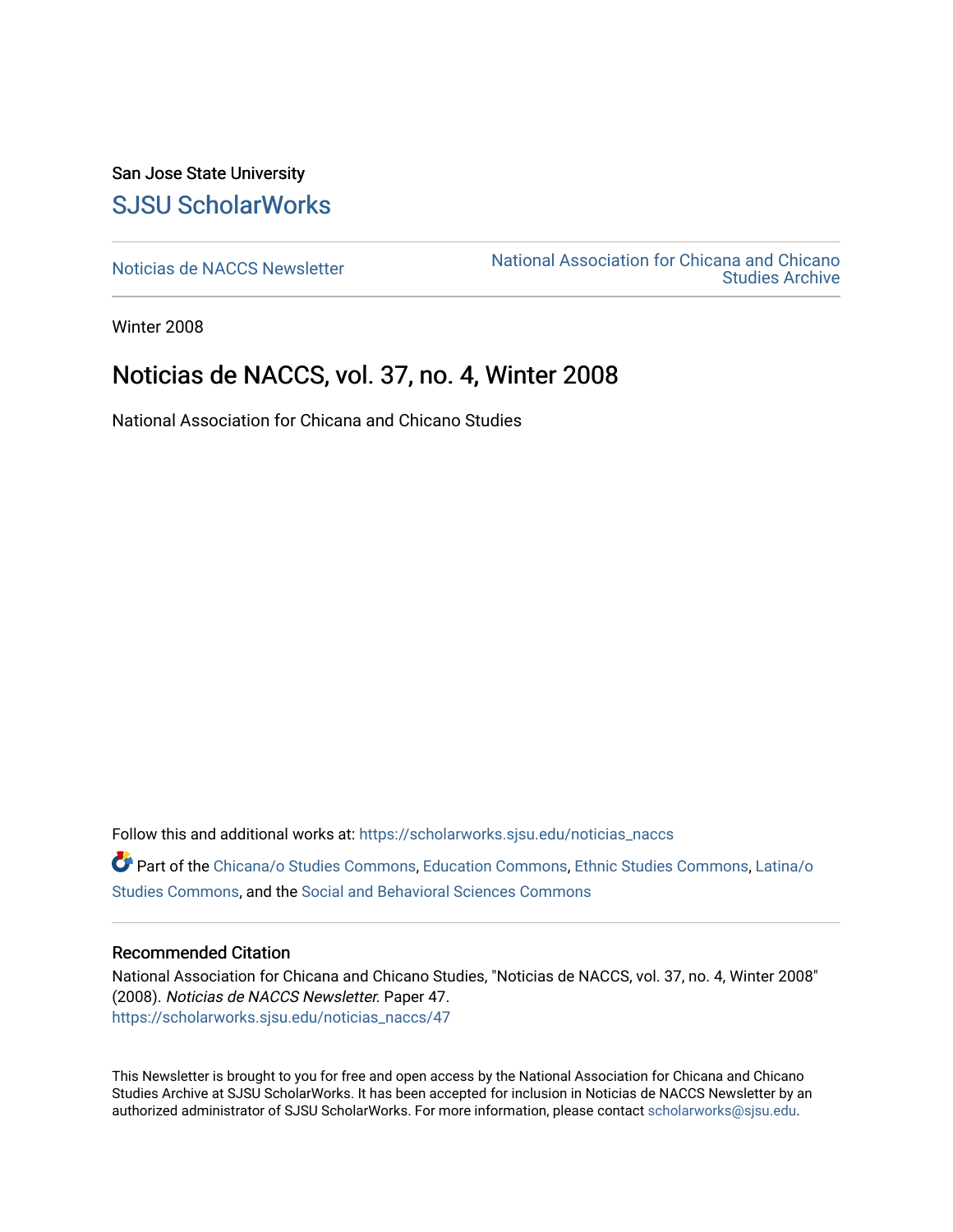

# **Tomás Ybarra-Frausto selected 2009 NACCS Scholar**



NACCS proudly announces<br>Dr. Tomás Ybarra-Frausto as the 2009 NACCS Scholar. Dr. Ybarra-Frausto is celebrated and recognized as he represents the span of Aztlan and Chicana and Chicano Studies. As a scholar Ybarra-Frausto's contributions are exemplified in his lifetime

commitment to the development of our field, the betterment of our people, and the objectives of our association.

Dr. TomásYbarra-Frausto received a Ph.D. in Spanish at the University of Washington in 1979 focusing his thesis on Chicano poetry. His essay on"Rasquachismo"has been seminal in the rise of a Chicana/o aesthetics drawing on important imagery of working class marginal racialized Chicanas and Chicanos.

Dr.Ybarra-Frausto has taught at Stanford University, UC San Diego, and the University of Washington. From 1956 to 1960 he was an archivist for the Folklore Archives of the University of Texas at Austin. As the Associate Director of the Creativity and Cultures at the Rockefeller Foundation he was instrumental in establishing an institutional base for Chicano and Mexicano culture with the Fidecomiso Para la Cultura Mexico-Estados Unidos that supported artists, humanities scholars, and many institutions, which would bring Chicana/o cultural labor to the center of the world.

For all of his contributions, Dr.Ybarra-Frausto has a special place in the heart of many Chicana and Chicano scholars because he paved the road while firmly insisting that his role was to open the path for others. As the Chair of the Mexican Museum of San Francisco and U.S. Latino Arts and Culture he also advocated for cultural workers among the Chicana/o communities. In 1998 he was awarded the Henry Medal from the Smithsonian in recognition of his contributions to the Smithsonian.

*[continued](#page-5-0) on page*  $5 \diamondsuit$ 

#### $\bullet$  **SALUDOS FROM THE CHAIR**



Mari Castañeda, 2008-2009 NACCS Chair

This past October, the NACCS National Board met for its annual mid-year meeting, this time in New Brunwick, New Jersey where the conference will be held in April. In addition to conducting NACCS business, the Board also had the opportunity to inspect the Hyatt Hotel as well as meet with Aldo Lauria Santiago, a professor at Rutgers University and our local contact in the area. I believe NACCS members will be very pleased with the hotel facility and the convenient access

to downtown New Brunswick (as well as NewYork City, which is only an hour ride away via train). With regards to NACCS organizational business, the Board also made plans to survey members' experience at the upcoming annual conference and

assess the workload of each Board member's position. As with any large non-profit organization, NACCS cannot succeed without the generous contributions of its members. Therefore I'd like to give thanks to the Board and all the Chairs and Reps for the Focos, Caucuses, and ResDivs for their amazing dedication to NACCS—their willingness to give their time, expertise, and energy to is a testament to their commitment to Chicana/o Studies. With the economic crisis deeply impacting higher education and local communities, it will be more imperative than ever to support NACCS since programs that emphasize Chicano/Latino/Ethnic studies and communities are often the first cut or eliminated. If there is anything we can do to support your program, department or organization, please let us know. In the meantime, I look forward to seeing more members participate at all levels of NACCS (please email me if you're interested), and have a wonderful holiday season y feliz año nuevo!

### **VISIT THE NACCS WEBSITE AT [WWW.NACCS.ORG](http://www.naccs.org)**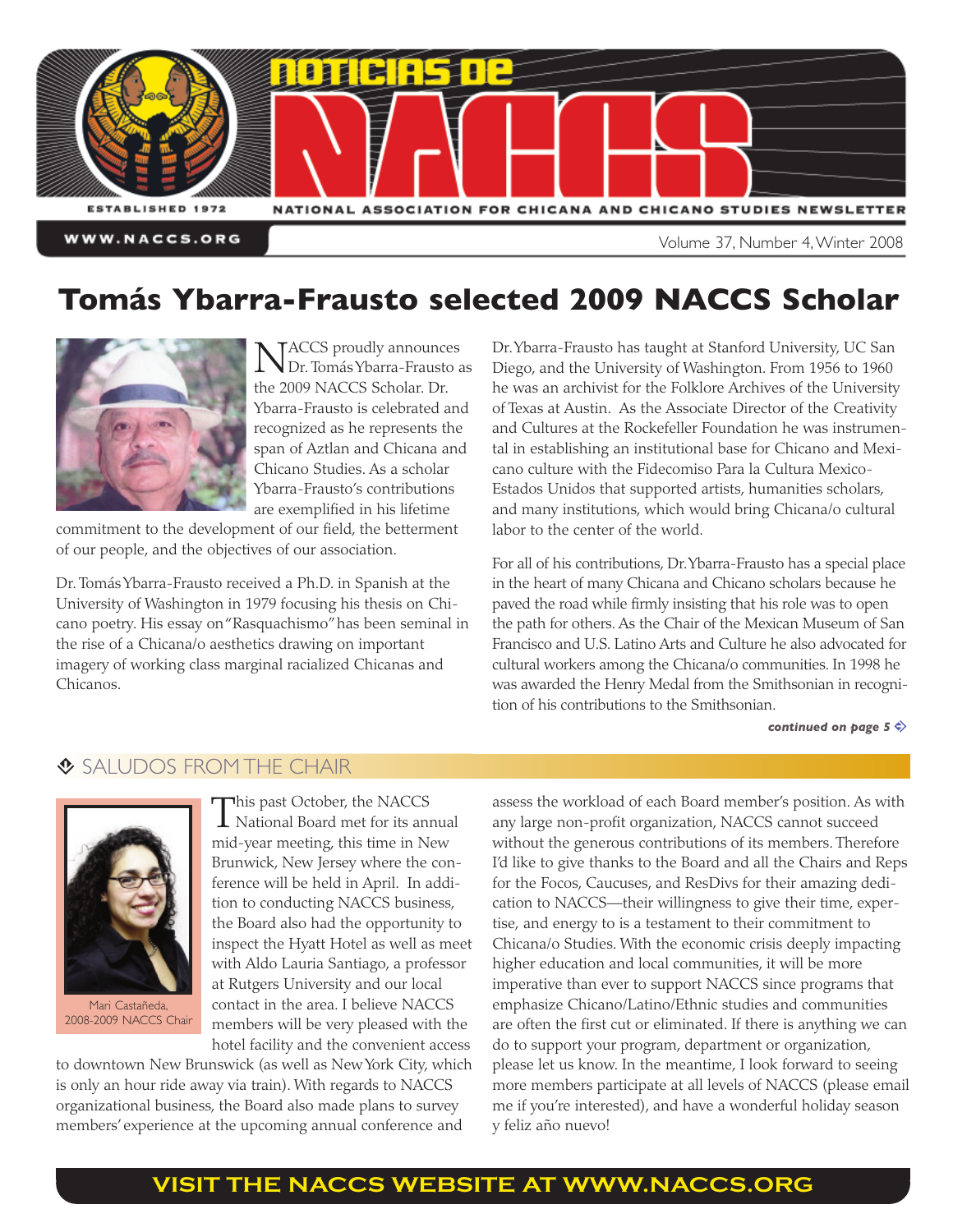#### **E** GREETINGS FROM YOUR AT LARGE REPRESENTATIVES

#### *By: Dionne Espinoza, Daniel Enrique Pérez, and Margaret Villanueva, At-Large Reps*

 $\mathbf C$  ince our mid-year meeting in New Brunswick, the At  $\bigcup$  Large Representatives have been busy developing a description and clear set of guidelines that delineate our role in the organization.

At Large Representatives are full members of the NACCS Board. As such, we participate actively in the governance of the association and we represent the membership on the board. We outline our roles in more detail in the At Large Representative list of duties and responsibilities below.

We have also been busy preparing for this year's national conference. We think you will be pleased with some of the new things we have planned this year. In the next newsletter, we will provide further details. In the meantime, we encourage you to renew your 2009 NACCS membership, reserve your hotel room for New Jersey, and register early for the Conference!

If you wish to contact all three At Large Representatives at once, send an e-mail to: atlarge\_reps@naccs.org

Otherwise, you can contact us individually at:

| Dionne@naccs.org   | Dionne Espinoza      |
|--------------------|----------------------|
| dep@naccs.org      | Daniel Enrique Pérez |
| Margaret@naccs.org | Margaret Villanueva  |



NACCS Business Office Attn: Noticias de NACCS/ Newsletter Editor P.O. Box 720052 San Jose, CA 95172-0052 email: [editor@naccs.org](mailto:editor@naccs.org) *Noticias de NACCS is the official newsletter of the National Association for Chicana and Chicano Studies.*

*Published four times yearly, with a circulation of 800, Noticias de NACCS includes current comments on Chicana and Chicano Studies, news of Chicana and Chicano Scholars,Association activities and more. Noticias de NACCS is sent to all NACCS members, outside subscribers, and selected non-subscribers.*

# **Ayuda La Causa and Help NACCS at the Same Time: Conference Exhibit Tables and Program Ads**

*By: Ana Juarez, Treasurer*



Ana Juarez, NACCS Treasurer

**P**lease help Chican@ literature, art,<br>artists, authors, organizations and vendors, academia, and NACCS, by spreading the word about the availability of exhibit tables and program ads at our annual conference. Ideas for exhibitors and advertisers include:

Book Authors and Presses: Any members who have books available for sale are encouraged to contact their publishers to buy an exhibit table, and to consider participating in the confer-

ence book signing during the conference (details to follow). Presses specializing in Chican@ or Latin American Studies, and topical or regional bookstores might also be interested in buying an exhibit table or ad.

Chican@ Themed Art, Music, Artists, Organizations, and Vendors: Artists, musicians, organizations, and vendors of Chican@ products, goods and services will have access to almost 1000 conference participants interested in everything Chican@. This is a great opportunity for publicity and increased visibility.

Student and Faculty Diversity Offices: If you or your institution is interested in increasing student and faculty diversity, university's can recruit, advertise, and promote their institutions' degree programs, centers, scholarships, and so forth. NACCS has over 200 Graduate Student members, almost 100 Assistant Professors and many more emerging scholars attending the annual conference.

For more information about conference exhibit tables or program advertisements, please contact Executive\_Director@naccs.org or ana@naccs.org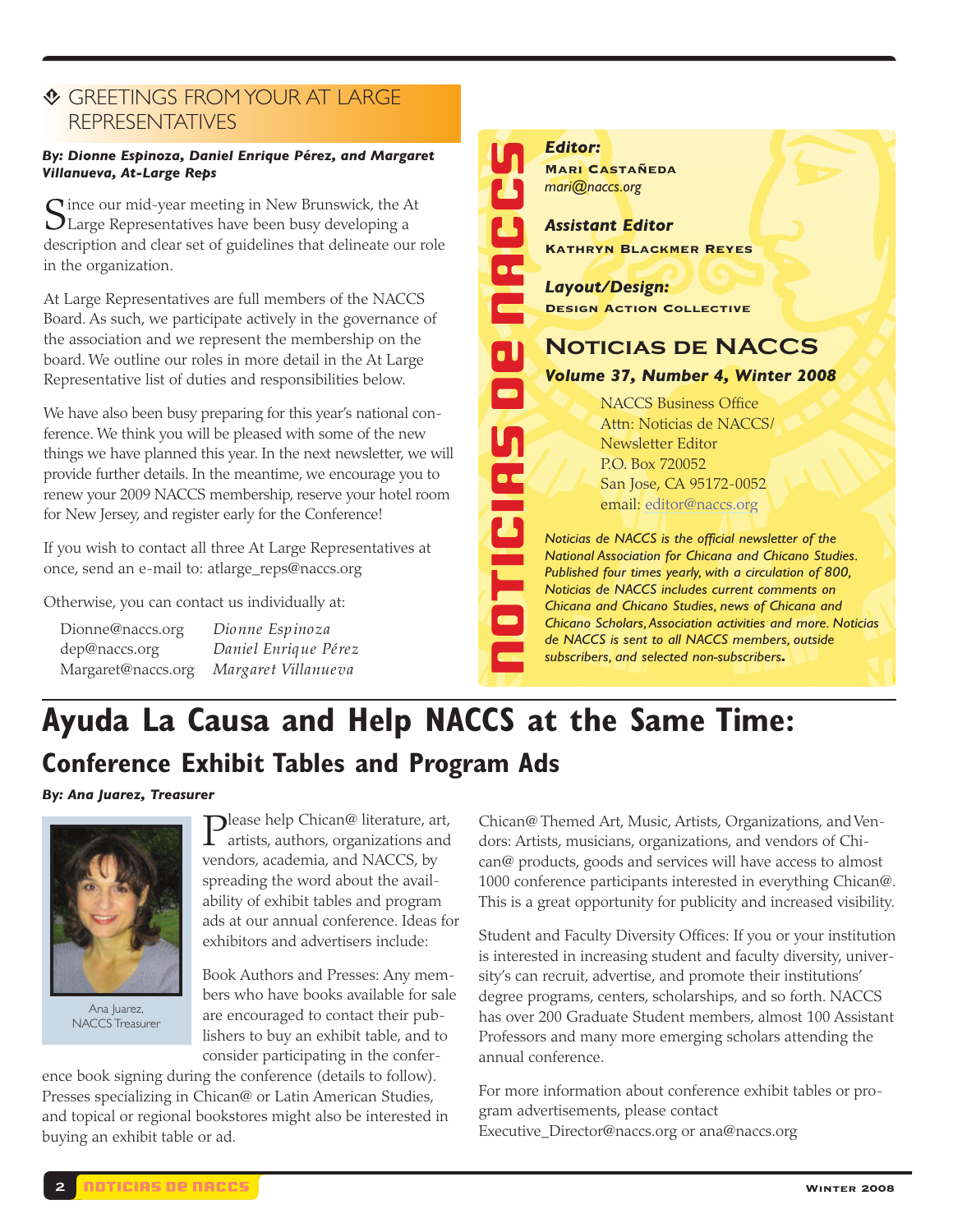# **Reflections on Sacred Space Making Conference**

#### *By: José Manuel Aguilar-Hernandez, Joto Caucus Co-Chair*

*"There was something about the conference that opened me up completely, vulnerable to myself and to others there. It was like the pores of my mind, body, and spirit craved and gave into the moment. I have never experienced anything like it."*

—Conference Participant

This year, 2008, marks the 40th Anniversary of the first ever<br>Chicana and Chicano Studies Department in the world housed at the California State University, Los Angeles campus. I wonder what it was like for la jotería, queer students, faculty, staff, and community members in 1968 in Eastern Los Angeles. I often hear and read stories about how difficult it was to be queer in the heart of the Chicana/o Movement. How queers that chose to bring up issues relating to sexuality were marginalized physically, politically, socially, academically, and epistemologically. There wasn't a space for them.

What a move forward we have made within Chicana/o Studies! On its 40th Anniversary, the CalStateLA Chicano Studies Department joined the Joto Caucus in hosting the 2nd Annual NACCS Joto Caucus Conference themed"Sacred Space Making: Mapping Queer Scholarship, Activism, and Performance." The conference was held on October 9-11, 2008 and brought together some 200 people from all parts of California, Oregon, Nevada, Texas, Arizona, New Mexico, Maine, and Utah.

We were blessed to have renowned Poet and Essayist, Cherríe Moraga as well as Adelina Anthony (Multi-disciplinary Artist), and Michael Hames-García (University of Oregon) as keynote speakers throughout the weekend. The program included performances, spoken word, art, and musical offerings byYosimar Reyes, In Lak Ech, Hector Silva, Carlos Manuel, and Teatro Q.

*[continued](#page-5-0) on page*  $5 \diamondsuit$ 

# *Tejas Foco Regional Conference:*

### *Call for Papers, Presentations and Exhibits*

Interdisciplinarity Unbound:The State and Status of Chicana/o Studies in Texas

Submissions of papers, panels, workshops, and roundtable presentations that examine the past, current status, and future of Chicana and Chicano Studies in Tejas are requested. Focus may be on the (1) historical legacy and interdisciplinary trajectory of our discipline; (2) a critical examination and reflection of our interactions and relationships between Chicana and Chicano Studies and other Ethnic Studies programs, including, but not limited to, Latina and Latino Studies, African American Studies, and Native American Studies; and (3) given the organizational design in which our discipline has evolved, with its CMAS structure, and the affiliate approach to imparting disciplinary knowledge, we also encourage discussions about the ways in which our respective units are organized. All papers that engage the interdisciplinary topics of Chicana and Chicano Studies are welcome.

Please submit your proposals no later than January 5, 2008, to Marie.Miranda@utsa.edu or

Josephine.MendezNegrete@utsa.edu. Acceptance notices will be sent via email by January 15, 2009. Questions should be sent to Marie"Keta"Miranda or Josephine Méndez-Negrete.

### *End-of-the-Year Tax-Deductible Donations and Matching Monies for the New NACCS Immigrant Student Beca Fund By: Ana Juarez, Treasurer*

I would like to remind all NACCS members that we are a taxexempt organization, and that contributions to NACCS are tax-deductible. If you have not yet renewed your membership, you can donate to NACCS when you renew. If you have already renewed and forgot to donate, please send a check to the address below.

Donations can be applied to the general fund, Student Support, Development Fund, Leonor R. Guerrero Scholarship Fund, Focos or Caucuses, and the new NACCS Immigrant Student Beca Fund. NACCS is proud to support students, community activists, and emerging scholars as part of our commitment to both scholarship and activism. As many of you know, our membership and conference fees, and conference hotel rates are much lower than most other academic organizations. As the organization matures (almost 25% of our membership are Associate or Full Professors or Administrators), more of us can afford to donate, even if it is a small amount. Please supportYOUR organization, and donate when you renew your membership, when you register for the conference, or send an end-of-the-year donation to:

NACCS, P.O. Box 720052, San Jose, CA, 95972-0052

Please contact Executive\_Director@naccs.org or ana@naccs.org for further information.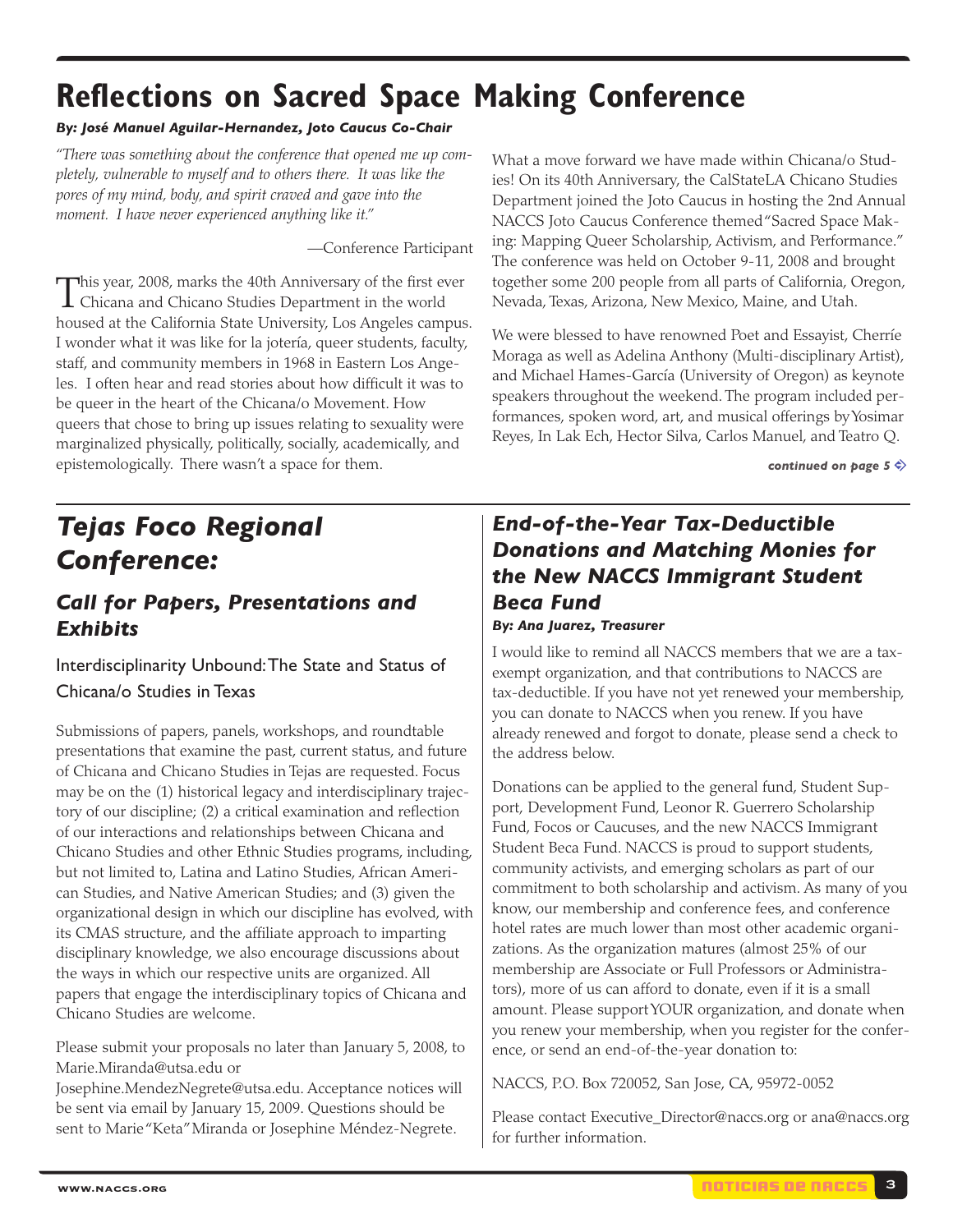#### **EXANNOUNCEMENTS FROM NACCS MEMBERS**

#### *GRADUATE STUDY OPPORTUNITIES*

Ethnographic Field School for graduate students, June–July, 2009. Program allows graduate students who speak Spanish to learn about and implement ethnographic field research in a supervised setting in Mexico, along with a select group of undergraduate students.Cost ranges from \$1700–\$3300, depending on choices regarding transportation, food, and lodging. For more information, contact a.juarez@txstate.edu.

#### *AWARDS — FELICIDADES!*

Patricia Zavella—UCSC professor of Latin American and Latino Studies, and one of the world's leading scholars in the fields of feminist ethnography and Chicana studies—was honored at the UC Santa Cruz second annual Founders Day gala dinner in October for her extraordinary academic career and outstanding contributions to society.

*Call for Papers – Conference Proceedings* **NACCS 2008 AUSTIN**

The Editorial Board for the 2008 Conference Proceedings invites all participants of NACCS Annual Conferences at Austin, Tejas to submit their presentations for possible publication in the NACCS Proceedings that will be published in electronic format in Fall 2009. Paper submissions should be in Word format, doubled-spaced, and a maximum length of 25 pages. In addition, submissions should follow a standard writing format such as the MLA, ASA, APA or the Manual of Style by the University of Chicago. Submissions via email only.

**Deadline for submissions** is March 15, 2009

**Send submissions to:** proceedings2008@naccs.org

**For more information contact:** Mari Castañeda – mari@naccs.org

## **CHILDCARE AT NACCS NEW BRUNSWICK. GO TOWWW.NACCS.ORG FOR INFORMATION.**

*Los Gatos Black on Halloween*, humorously written by Marisa Montes and illustrated byYuyi Morales won the 2008 Texas State Tomás Rivera Children's Book Award to congratulate and acknowledge authors and illustrators dedicated to depicting the values and culture of Mexican Americans.

#### *NEW BOOKS,ARTICLES,AND RESOURCES*

The presentation "Why Chicano Studies?" at the 2008 NACCS Conference by Dr. Felipe de Ortego y Gasca, Scholar in Residence at Western New Mexico University, was published in Hispanic Outlook, October 6, 2008. Dr. Ortego was recipient of the 2007"Letras de Aztlan Award"from the Tejas Foco of NACCS, and the 2005 recipient of the"Patricia and Rudolfo Anaya Critica Nueva Award"from the University of New Mexico. He is author of "The Chicano Renaissance" (Journal of Social Casework, May 1971).

# **Resolutions Reminder**

*By: Cynthia Duarte, Secretary*



In an effort to ensure that the desires of the membership are reflected in the governance of the organization and to move the business of NACCS forward in an efficient manner we highly encourage all Focos, Caucuses and Research Divisions to develop resolutions prior to the national conference in New Brunswick. In this way committees can discuss the resolution at the meeting and give chairs plenty of time to finalize the draft and submit to the board before

Cynthia Duarte NACCS Secretary

the Friday night deadline. Reminder that resolutions can only be developed within Focos, Caucuses and Research Divisions and then submitted by the chairs of those committees, resolutions cannot be submitted by individuals. Please refer to AppendixVII of the by-laws for instructions on how to submit resolutions.You can find a copy of the by-laws on the NACCS.org website.

## **ELECTIONS FOR 2009-2010 NACCS BOARDWILL BE AVAILABLE SOON.**

*TO VOTE YOU MUST BE A MEMBER.*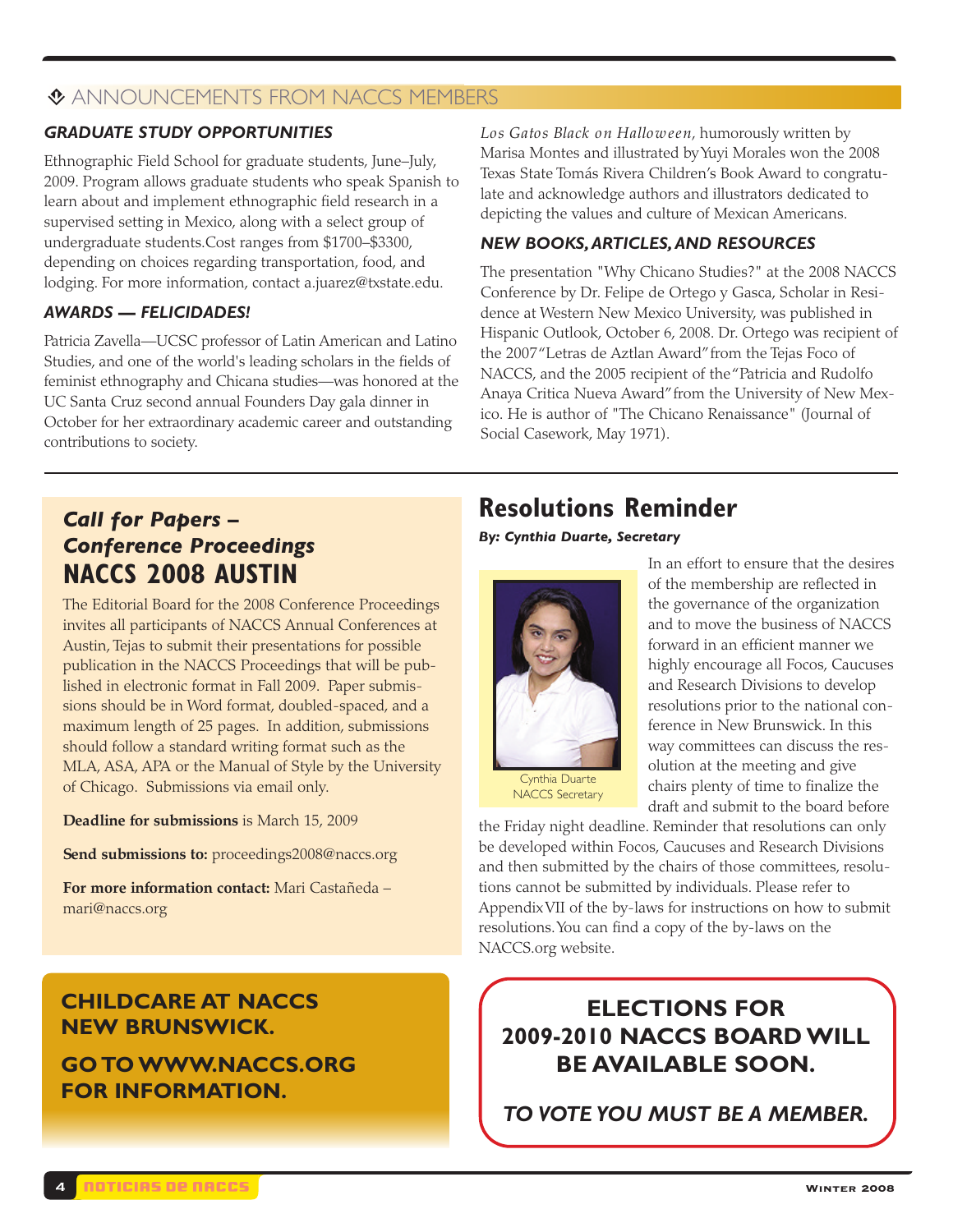#### <span id="page-5-0"></span>m *(Tomás Ybarra-Frausto....) continued from page 1*

Dr. TomásYbarra-Frausto is a Chicana and Chicano Studies advocate with capital letters. He is a mentor, teacher, scholar, and as an institution-builder. Overlapping throughout the past three decades has been his involvement in the NACCS through active participation or the support of many of our colleagues influenced in some way by his pioneering work.

Ybarra-Frausto's publications include one of the most important work on Chicano literature published in 1972 with the title: *Literatura Chicana: Texto y Contexto* (co-edited with Antonia Castañeda and Joseph Sommers). He has published in various journals, books, and art brochures. His scholarly record is respectable and groundbreaking.

His work as an institution builder, his distinguished career as a scholar and teacher, and his commitment to the development of Chicana and Chicano Studies and to its students and colleagues makes him an exceptional candidate. We recognize, believe in, and value his accomplishments. In his life, in his intellectual production, and in his mentorship he embodies the tenets of our lifetime scholarly achievement award.

NACCS began to recognize its scholars in 1980 with the induction of the first NACCS Scholar, Dr. Américo Paredes at its annual meetings in Houston, Texas. Since 1980, NACCS has bestowed this award as a means of recognizing"life achievement" contributions to our field, our organization and our community in general. The recipients of these awards are not selected annually, as the character of the award is to recognize individuals, whose contributions are long-term, sustained and readily recognized by our membership as worthy of this honor. Dr.Ybarra-Frausto will be inducted as NACCS Scholars during our annual meeting on Friday, April 10, 2009. **■**

#### m *(Sacred Space.) continued from page 3*

Our conference ended with the performance ¡Gaytino! by Dan Guerrero, son of the legendary Lalo Guerrero, the"Father of Chicano Music."

Sacred Space Making also provided academic panels, roundtable discussions, resources, and workshops where queer Chicana/o and Latina/o identities, issues, and histories and herstories were discussed in multi-faceted ways.

Sacred Space Making celebrated the legacy of the Chicana/o Movement within academia, the arts, and our communities. It centered la joteria within the movement, and as Dan Guerrero graciously shared that weekend, la joteria"took its place"by respectfully queering and honoring the sacred space where Chicana/o Studies was first implemented.

It was our effort to provide a space where Chicana and Chicano queer scholarship, activism, and performance would be discussed critically. The conference inspired jotas, jotos, and our allies to continue writing, performing, and activating

sacred spaces within NACCS, our respective campuses, and our communities. We thank all of our partners who shared the vision of the conference and I hope that this conference is brought to other campuses across Aztlán in years to come. ¡Que viva la jotería!

The 2nd Annual NACCS Joto Caucus Conference was cosponsored by: CalStateLA's Center for the Study of Genders and Sexualities, Chicano Studies Department, Dean Desdemona Cardoza, Cross Cultural Centers, MEChA de CSULA, MALCS de CSULA, Department of Communications, and the Center for Poetry and Poetics. Also co-sponsored by: UCLA Chicano Studies Research Center, UCLA César E. Chávez Department of Chicana and Chicano Studies, Loyola Marymount University's Chicana/o Studies Department, Pitzer College, UNLV Women's Studies Department, UCSB Chicana/o Studies Department, UCSB Gender and Sexuality Resource Center, Bienestar Human Servies, Lambda Legal, and the City of Los Angeles'Department of Cultural Affairs. **■**

**Early Bird Conference Registration is available. Get discounted rates through Feb. 6. Available online only.**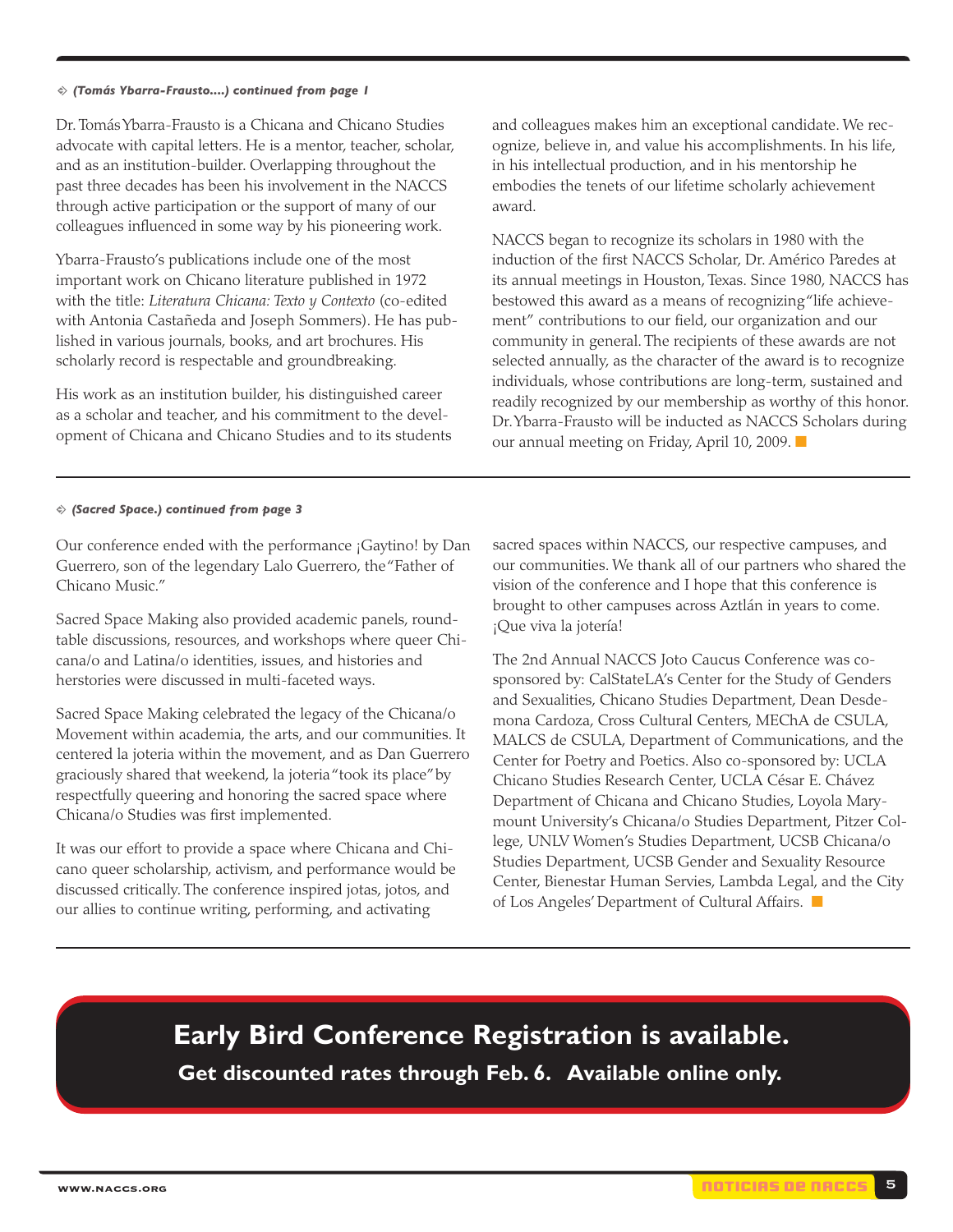## **2009 NACCS ANNUAL CONFERENCE**

# **HYATT REGENCY NEW BRUNSWICK, NJ APRIL 9-11, 2009**

|                                                                                                                                                                                                                                                                                                                                                                                                                                                     |                                                                                                                                                                                                    |                                                                               | <b>REGISTRATION FEES</b><br>Fee includes all ticketed events                                                                                                                                                                                                                                                                                                                                                                                                                                                                                                                                                                                                                                                                                                                                                   |                             |                                                                                                                                                                                                |                                                                                                                                                                                                                                                                                                                                                                                                                          |                                                                                      |
|-----------------------------------------------------------------------------------------------------------------------------------------------------------------------------------------------------------------------------------------------------------------------------------------------------------------------------------------------------------------------------------------------------------------------------------------------------|----------------------------------------------------------------------------------------------------------------------------------------------------------------------------------------------------|-------------------------------------------------------------------------------|----------------------------------------------------------------------------------------------------------------------------------------------------------------------------------------------------------------------------------------------------------------------------------------------------------------------------------------------------------------------------------------------------------------------------------------------------------------------------------------------------------------------------------------------------------------------------------------------------------------------------------------------------------------------------------------------------------------------------------------------------------------------------------------------------------------|-----------------------------|------------------------------------------------------------------------------------------------------------------------------------------------------------------------------------------------|--------------------------------------------------------------------------------------------------------------------------------------------------------------------------------------------------------------------------------------------------------------------------------------------------------------------------------------------------------------------------------------------------------------------------|--------------------------------------------------------------------------------------|
|                                                                                                                                                                                                                                                                                                                                                                                                                                                     |                                                                                                                                                                                                    |                                                                               |                                                                                                                                                                                                                                                                                                                                                                                                                                                                                                                                                                                                                                                                                                                                                                                                                |                             |                                                                                                                                                                                                |                                                                                                                                                                                                                                                                                                                                                                                                                          |                                                                                      |
| <b>Last Name</b><br><b>First Name</b>                                                                                                                                                                                                                                                                                                                                                                                                               |                                                                                                                                                                                                    |                                                                               | NACCS Members (luncheon ticket is included)<br>Registration (except students)\$170.00 (\$190 after 3/14/09)<br>Student (except High School students)\$90.00 (\$110 after 3/14/09)<br><b>Non Members</b> (luncheon ticket is included) You may submit<br>member dues and register for the conference as a member.<br>Registration\$200.00 (\$220 after 3/14/09)<br>Income Less than \$20,000\$110.00<br>High School Student\$30.00                                                                                                                                                                                                                                                                                                                                                                              |                             |                                                                                                                                                                                                |                                                                                                                                                                                                                                                                                                                                                                                                                          |                                                                                      |
| <b>Mailing Address</b>                                                                                                                                                                                                                                                                                                                                                                                                                              |                                                                                                                                                                                                    |                                                                               |                                                                                                                                                                                                                                                                                                                                                                                                                                                                                                                                                                                                                                                                                                                                                                                                                |                             |                                                                                                                                                                                                |                                                                                                                                                                                                                                                                                                                                                                                                                          |                                                                                      |
|                                                                                                                                                                                                                                                                                                                                                                                                                                                     |                                                                                                                                                                                                    |                                                                               | <b>SPECIAL EVENT</b><br>Lunchoen ticket is included in registration.                                                                                                                                                                                                                                                                                                                                                                                                                                                                                                                                                                                                                                                                                                                                           | For additional ticket only. |                                                                                                                                                                                                | Awards Luncheon\$50.00                                                                                                                                                                                                                                                                                                                                                                                                   |                                                                                      |
| Phone Number: Home or Work (Area Code)                                                                                                                                                                                                                                                                                                                                                                                                              |                                                                                                                                                                                                    |                                                                               |                                                                                                                                                                                                                                                                                                                                                                                                                                                                                                                                                                                                                                                                                                                                                                                                                |                             | <b>MEMBERSHIP</b>                                                                                                                                                                              |                                                                                                                                                                                                                                                                                                                                                                                                                          |                                                                                      |
| E-mail<br><b>Institutional Affiliation</b>                                                                                                                                                                                                                                                                                                                                                                                                          |                                                                                                                                                                                                    |                                                                               |                                                                                                                                                                                                                                                                                                                                                                                                                                                                                                                                                                                                                                                                                                                                                                                                                |                             | Under \$20,000\$35.00<br>\$20,000-\$34,999\$50.00<br>\$35,000-\$44,999\$60.00<br>\$45,000-\$54,999\$70.00<br>\$55,000-\$64,999\$80.00<br>\$65,000-\$74,999\$90.00<br>\$75,000 and over\$125.00 | See regular membership form for addi-<br>tional member categories available at                                                                                                                                                                                                                                                                                                                                           | Undergraduate \$25.00*<br>Graduate \$30.00*<br>Retired\$50.00<br>NACCS Scholarno fee |
| Gender: __Male<br>Female                                                                                                                                                                                                                                                                                                                                                                                                                            | Year of Birth:                                                                                                                                                                                     |                                                                               |                                                                                                                                                                                                                                                                                                                                                                                                                                                                                                                                                                                                                                                                                                                                                                                                                |                             |                                                                                                                                                                                                | www.naccs.org.                                                                                                                                                                                                                                                                                                                                                                                                           |                                                                                      |
| K-12 Admin/Teacher<br><b>Assistant Professor</b><br>Associate Professor<br><b>High School Student</b><br>Professor<br>Community<br>Retired<br>Lecturer<br><b>NACCS Scholar</b><br><b>Graduate Student</b><br>Undergraduate<br>Other $-$<br>University Staff/Admin<br><b>Pacific Northwest</b><br>Foco (regional chapter):<br>Rocky Mountain (AZ, NM,<br>Colorado<br>East Coast<br>WY, NV, UT)<br>Southern California<br>Mexico<br>Midwest<br>_Tejas |                                                                                                                                                                                                    |                                                                               | $\overline{\text{RESEARCH DIVISION: SELECT ONE}$ (required for membership)<br><b>Political Economic studies</b><br>ter/Identity studies<br>Indigenous studies<br>Environment, Place, Culture &<br>Information & Archival studies<br><b>Politics</b><br>Institutional Impact & Partici-<br><b>Gender &amp; Sexuality studies</b><br><b>Critical Semiotics</b><br>pation studies<br>Social & Cultural studies<br>If you wish to be part of more than 1<br><b>Cultural Production</b><br>division add \$10 or \$5 for students to<br>vour fees.<br>Race/Ethnicity/Natl Charac-<br>Caucus participation is optional<br><b>CAUCUS DUES</b><br>$K-12$<br>Chicana<br>Graduate<br>\$10.00 per caucus or<br>Lesbian<br>Community<br>Indigenous<br>\$5.00 for students per<br><b>COMPAS</b><br>Student<br>Joto<br>caucus |                             |                                                                                                                                                                                                |                                                                                                                                                                                                                                                                                                                                                                                                                          |                                                                                      |
|                                                                                                                                                                                                                                                                                                                                                                                                                                                     |                                                                                                                                                                                                    |                                                                               |                                                                                                                                                                                                                                                                                                                                                                                                                                                                                                                                                                                                                                                                                                                                                                                                                |                             |                                                                                                                                                                                                |                                                                                                                                                                                                                                                                                                                                                                                                                          |                                                                                      |
| Northern California                                                                                                                                                                                                                                                                                                                                                                                                                                 |                                                                                                                                                                                                    |                                                                               |                                                                                                                                                                                                                                                                                                                                                                                                                                                                                                                                                                                                                                                                                                                                                                                                                |                             |                                                                                                                                                                                                |                                                                                                                                                                                                                                                                                                                                                                                                                          |                                                                                      |
| <b>PAYMENT</b><br>Credit Card: __Visa __ MasterCard                                                                                                                                                                                                                                                                                                                                                                                                 | charge.                                                                                                                                                                                            | Check: Make payable to NACCS.<br>Returned checks will incur a \$25.00 service |                                                                                                                                                                                                                                                                                                                                                                                                                                                                                                                                                                                                                                                                                                                                                                                                                | Fund                        | <b>DONATION</b>                                                                                                                                                                                | For Chicana and Chicano Studies Legal Defense<br>__\$10 __\$20 __\$50 __Other \$______                                                                                                                                                                                                                                                                                                                                   |                                                                                      |
| <b>Credit Card Number</b>                                                                                                                                                                                                                                                                                                                                                                                                                           |                                                                                                                                                                                                    |                                                                               |                                                                                                                                                                                                                                                                                                                                                                                                                                                                                                                                                                                                                                                                                                                                                                                                                |                             | <b>TOTAL</b>                                                                                                                                                                                   |                                                                                                                                                                                                                                                                                                                                                                                                                          |                                                                                      |
| <b>Expiration Date</b>                                                                                                                                                                                                                                                                                                                                                                                                                              |                                                                                                                                                                                                    |                                                                               |                                                                                                                                                                                                                                                                                                                                                                                                                                                                                                                                                                                                                                                                                                                                                                                                                |                             | Division Dues:                                                                                                                                                                                 | Registration Fees: \$ _______________________<br>Membership Dues:\$                                                                                                                                                                                                                                                                                                                                                      |                                                                                      |
| Card Holder Signature (Mandatory for Credit Card payment)                                                                                                                                                                                                                                                                                                                                                                                           |                                                                                                                                                                                                    |                                                                               |                                                                                                                                                                                                                                                                                                                                                                                                                                                                                                                                                                                                                                                                                                                                                                                                                |                             | Caucus Dues:                                                                                                                                                                                   | $\begin{array}{c c c c c c} \hline \texttt{S} & \texttt{S} & \texttt{S} & \texttt{S} & \texttt{S} & \texttt{S} & \texttt{S} & \texttt{S} & \texttt{S} & \texttt{S} & \texttt{S} & \texttt{S} & \texttt{S} & \texttt{S} & \texttt{S} & \texttt{S} & \texttt{S} & \texttt{S} & \texttt{S} & \texttt{S} & \texttt{S} & \texttt{S} & \texttt{S} & \texttt{S} & \texttt{S} & \texttt{S} & \texttt{S} & \texttt{S} & \texttt{$ |                                                                                      |
| Mail form postmarked by March 14, 2009 to:<br>Do not mail after this date, Online registration is open until<br>3/14. After this date you will need to register on site.                                                                                                                                                                                                                                                                            |                                                                                                                                                                                                    | <b>NACCS</b><br>P.O. Box 720052<br>Attn: 2008 Registration                    | San Jose, CA 95172-0052                                                                                                                                                                                                                                                                                                                                                                                                                                                                                                                                                                                                                                                                                                                                                                                        |                             | Donation:                                                                                                                                                                                      | $\frac{1}{2}$<br>Awards Banquet: \$<br>$\frac{1}{2}$<br>TOTAL: \$                                                                                                                                                                                                                                                                                                                                                        |                                                                                      |
| <b>REFUNDS</b><br>this deadline.                                                                                                                                                                                                                                                                                                                                                                                                                    | Requests for refunds must be submitted in writing postmarked<br>by March 14, 2009. A \$25.00 service fee will be deducted from<br>all registration fees. No refund requests will be accepted after |                                                                               |                                                                                                                                                                                                                                                                                                                                                                                                                                                                                                                                                                                                                                                                                                                                                                                                                |                             |                                                                                                                                                                                                | Hotel information available at www.naccs.org.<br>Limited space available. Make your reservations by<br>February 8, 2009 to receive conference discount.                                                                                                                                                                                                                                                                  |                                                                                      |